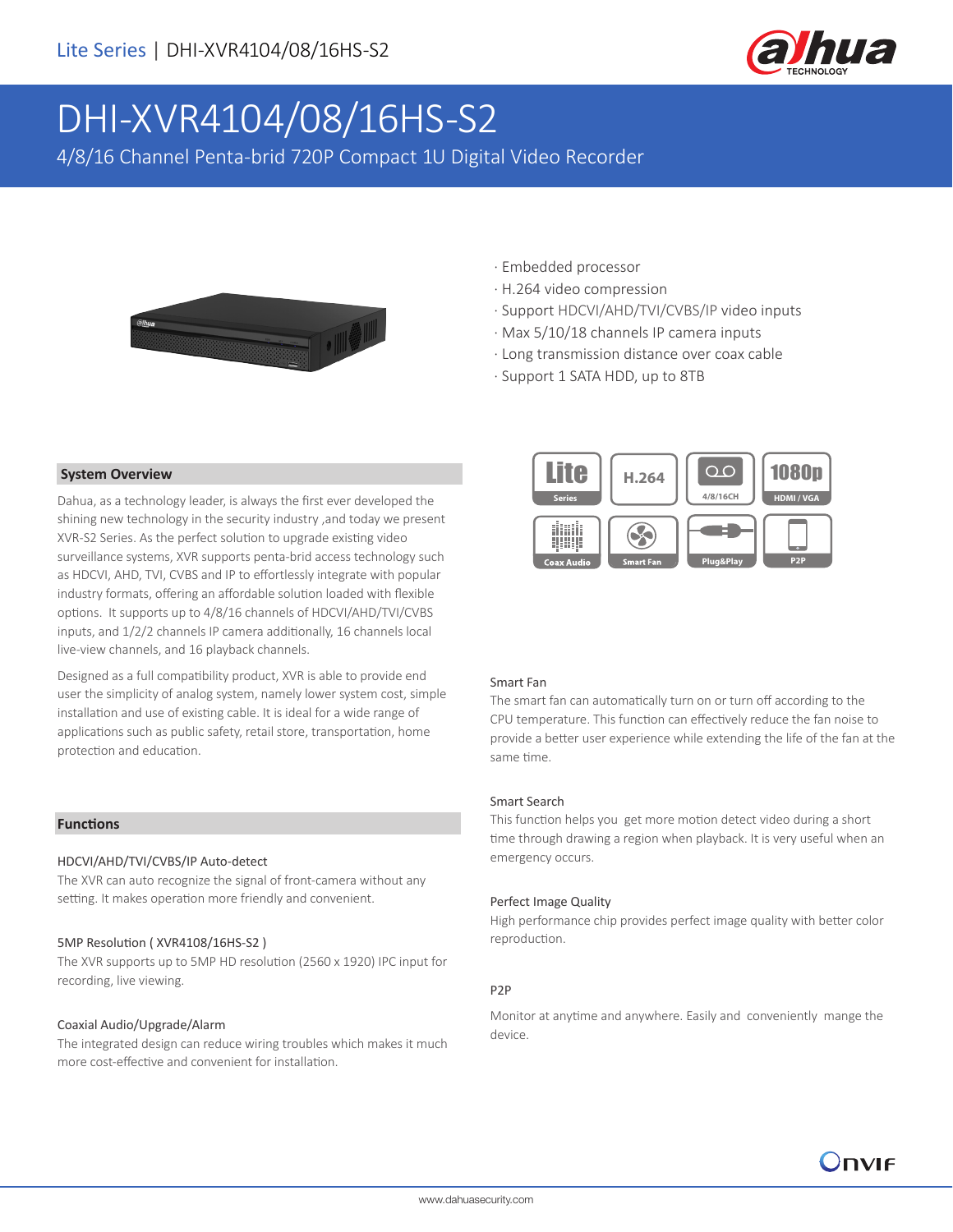# Lite Series | DHI-XVR4104/08/16HS-S2

#### **Technical Specification** System Main Processor Embedded Processor Operating System Embedded LINUX Video and Audio Analog Camera Input 4/8/16 Channel, BNC HDCVI Camera 1080P@25/30fps, 720P@25/30fps AHD Camera 1080P@25/30, 720P@25/30fps TVI Camera 1080P@25/30, 720P@25/30fps CVBS Camera PAL/NTSC IP Camera Input 4+1: each channel up to 2MP 8+2/16+2:each channel up to 5MP Audio In/Out 1/1, RCA Two-way Talk Reuse audio in/out, RCA Recording Compression H.264 Resolution 1080N, 720P, 960H, D1, HD1, BCIF, CIF, QCIF Record Rate Main Stream: 4CH:1080N/720P/960H/D1/HD1/BCIF/CIF/QCIF (1~25/30fps) 8/16CH:1080N(1~12fps)/720P(1~15fps)/960H/D1/HD1/ BCIF/CIF/QCIF (1~25/30fps) Sub steram:4CH:CIF/QCIF(1~15fps) 8/16CH:CIF/QCIF(1~7fps) Bit Rate 1Kbps ~ 6144Kbps Per Channel Record Mode Manual, Schedule (Regular, Continuous), MD (Video detection: Motion Detection, Video Loss, Tampering), Alarm, Stop Record Interval 1 ~ 60 min (default: 60 min), Pre-record: 1 ~ 30 sec, Postrecord: 10 ~ 300 sec Display Interface 1 HDMI ,1 VGA Resolution 1920×1080, 1280×1024, 1280×720, 1024×768 Multi-screen Display When IP extension mode not enabled: 4CH: 1/4 8CH: 1/4/8/9 16CH: 1/4/8/9/16 When IP extension mode enabled:  $4CH: 1/4/6$ 8CH: 1/4/8/9/16 16CH: 1/4/8/9/16/25 OSD Camera title, Time, Video loss, Camera lock, Motion detection, Recording Network Interface 1 RJ-45 Port (100M) Network Function HTTP, TCP/IP, IPv4/IPv6, UPnP, RTSP, UDP, SMTP, NTP, DHCP, DNS, IP Filter, PPPoE,DDNS, FTP, Alarm Server, P2P,IP Search (Support Dahua IP camera, DVR, NVS, etc.) Max. User Access 128 users Smart Phone iPhone, iPad, Android Interoperability ONVIF 2.42, CGI Conformant Video Detection and Alarm Trigger Events Recording, PTZ, Tour, Video Push, Email, FTP, Snapshot, Buzzer and Screen Tips Video Detection Motion Detection, MD Zones: 396 (22 × 18), Video Loss, Tampering and Diagnosis Alarm input N/A Relay Output N/A Playback and Backup Playback 4CH: 1/4 8CH: 1/4/9 16CH: 1/4/9/16 Search Mode Time /Date, Alarm, MD and Exact Search (accurate to second) Playback Function Play, Pause, Stop, Rewind, Fast play, Slow Play, Next File, Previous File, Next Camera, Previous Camera, Full Screen, Repeat, Shuffle, Backup Selection, Digital Zoom Backup Mode USB Device/Network Storage Internal HDD 1 SATA Port, up to 8TB capacity eSATA N/A Auxiliary Interface USB 2 USB 2.0 RS232 N/A RS485 1 Port, for PTZ Control Electrical Power Supply DC12V/2A Power Consumption <10W (Without HDD) Construction Dimensions Compact 1U, 260×236×48mm(10.2"×9.3"×1.9") Net Weight 0.75kg ( 1.7lb) (without HDD) Gross Weight 1.5kg (3.3lb) Installation Desktop installation Environmental Operating Conditions  $-10^{\circ}$ C ~ +55°C (+14°F ~ +131°F), 0~ 90% RH Storage Conditions  $-20^{\circ}C \sim +70^{\circ}C (-4^{\circ}F \sim +158^{\circ}F)$ , 0~90% RH Third-party Support Third-party Support Dahua, Arecont Vision, AXIS, Bosch, Brickcom, Canon, CP Plus, Dynacolor, Honeywell, Panasonic, Pelco, Samsung, Sanyo, Sony, Videotec, Vivotek, and more Certifications Certifications FCC: Part 15 Subpart B CE: CE-LVD: EN 60950-1/IEC 60950-1 CE-EMC: EN 61000-3-2, EN 61000-3-3, EN 55032, EN 50130, EN 55024 UL: UL 60950-1